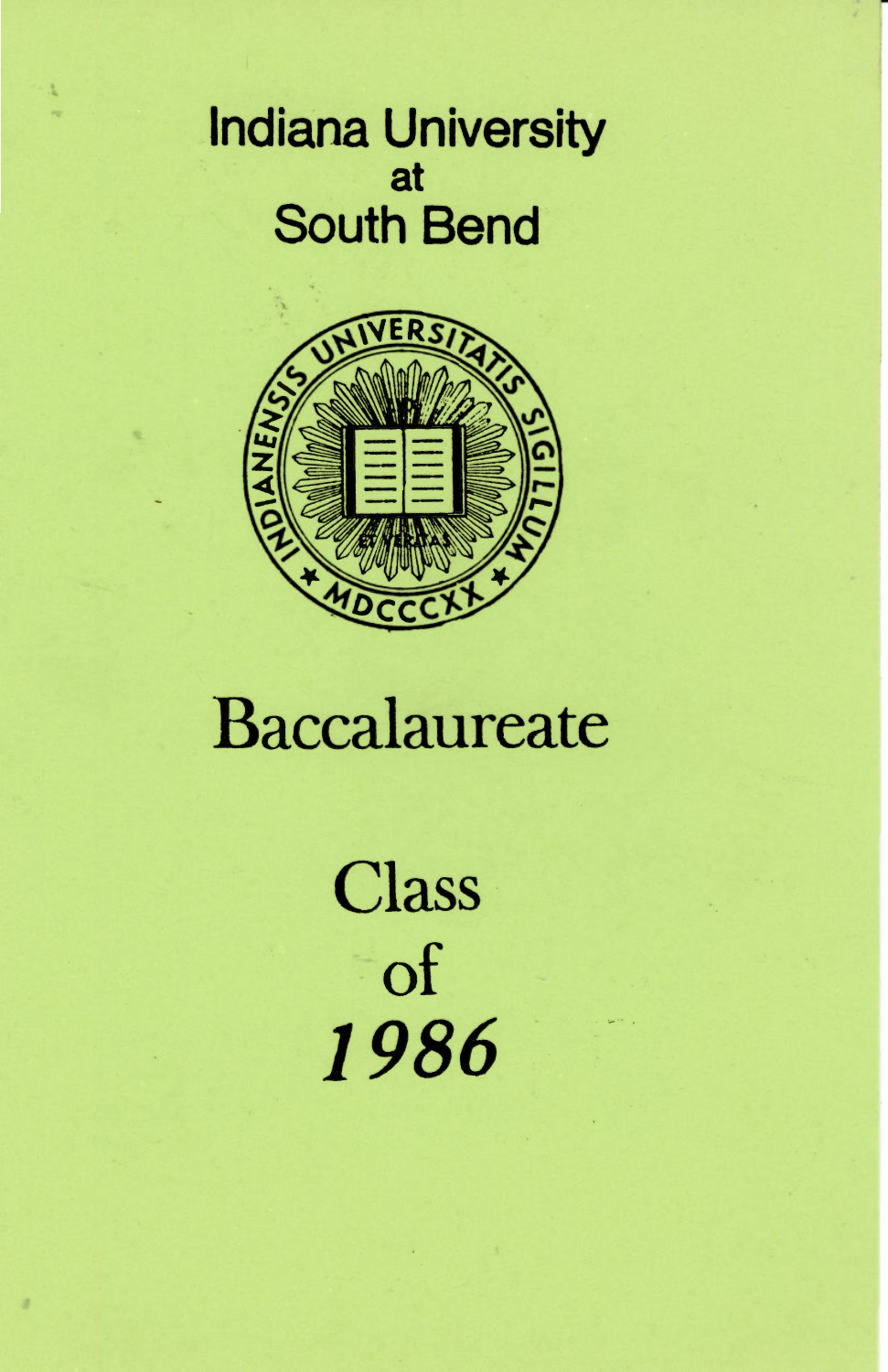## INDIANA UNIVERSITY AT SOUTH BEND

#### BACCALAUREATE PROGRAM

May Twelfth, Nineteen Hundred Eighty-six

Seven O'Clock

Chancellor Lester M. Wolfson, Presiding

n.

Invocation . . . . . . . . . . . . . . Rabbi Elliot D. Rosenstock ۰. Temple Beth-El South Bend, Indiana

La Follia . . . . . . . . . Corelli  $\cdots$  $\begin{array}{cccccccccc} \bullet & \bullet & \bullet & \bullet & \bullet \end{array}$ James Zellers, Flute Robert Peck, Cello

Victoria Demaree, Piano

Litany . . . . . . . . Chancellor Wolfson (Words are printed on the opposite page)

Address . . . . . . . . . No BugLes! No Drums! . . . . . Robert C. Beutter Mayor Mishawaka, Indiana

Benediction . . . . . . . . . . Reverend Vern M. Granger  $\bullet$  $\sim$ Missionary Church Elkhart, Indiana

A reception will follow in the second floor reception area. Everyone is welcome.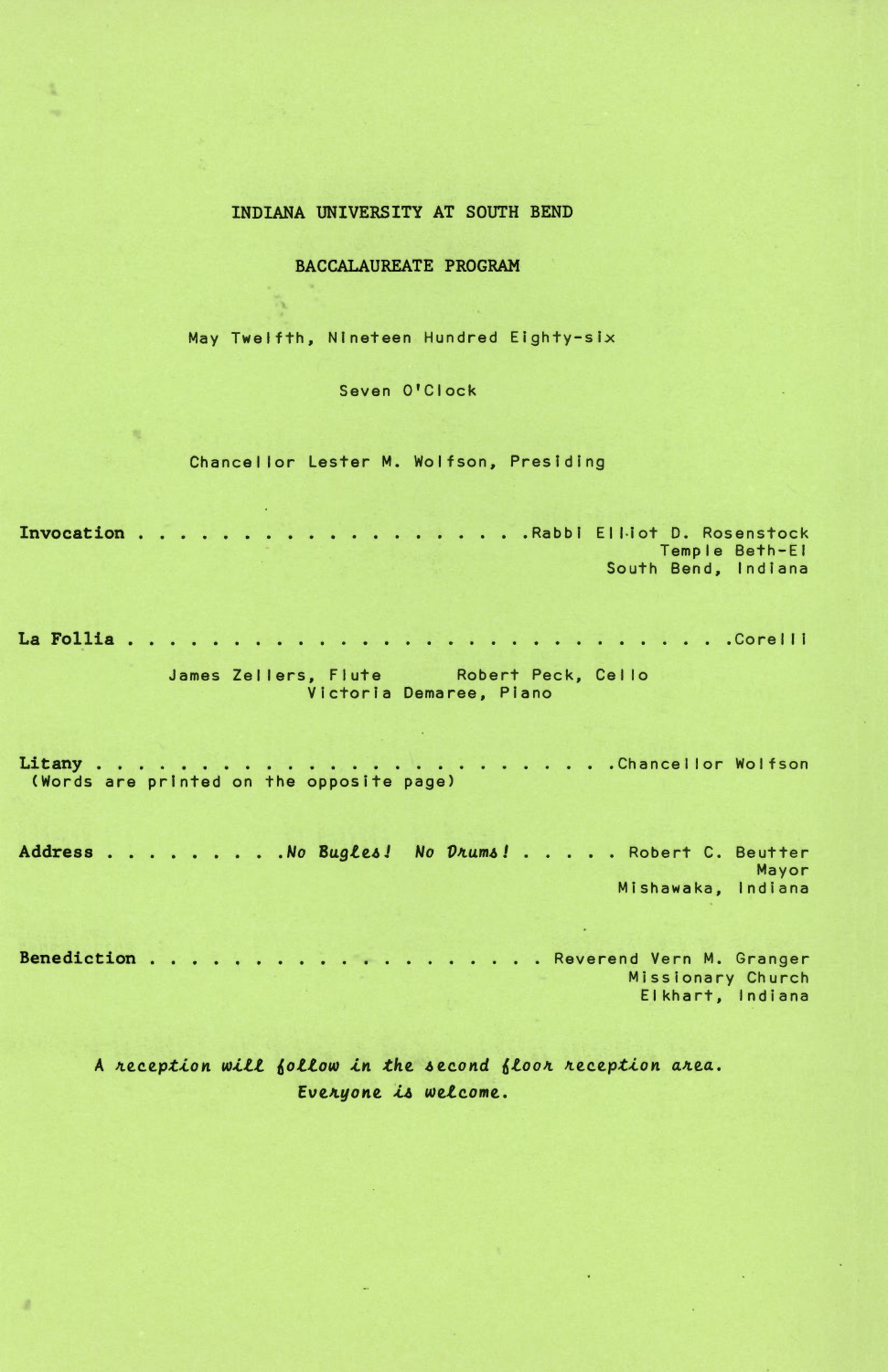#### LITANY

(The audience will respond with the underlined sections)

Almighty God, we give Thee most hearty thanks for the vision, the devotion to learning, the patience, and the industry of those men who made possible the establishment of this University to be a center of learning in the w

We give thanks to Thee, good Lord.

For the generations of teachers and scholars who have devoted their lives to the inculcation of sound learning and good manners and who have made this University to grow and develop into a great institution.

We thank Thee, good Lord.

For the thousands of students who have gone out from this University to give service, sometimes humble, sometimes exalted, to their communities, to this nation, and to the world.

We thank Thee, good Lord.

For the members of this class, with all their hopes and aspirations, now about to graduate to assume their new duties as<br>full citizens in a turbulent and challenging world.

We thank Thee, good Lord.

For all the parents and friends whose interest and encouragement and support and sacrifice have made possible this period of study and learning,

For these and all Thy many blessings, We give Thee thanks, 0 Lord.

We pray Thee to keep us from false pride and arrogance, remembering always that our knowledge is slight in comparison to the vastness of Thy wisdom and wide range of Thy universe.

We beseech Thee, good Lord.

We pray Thee that we all, and not least this graduating class, may be filled with the sense of obligation to use our learning, not for selfish and narrow purposes, but for the service of mankind and for the development of greater wisdom and truer understanding of mankind and this world in which we live.

We beseech Thee, good Lord.

-over-